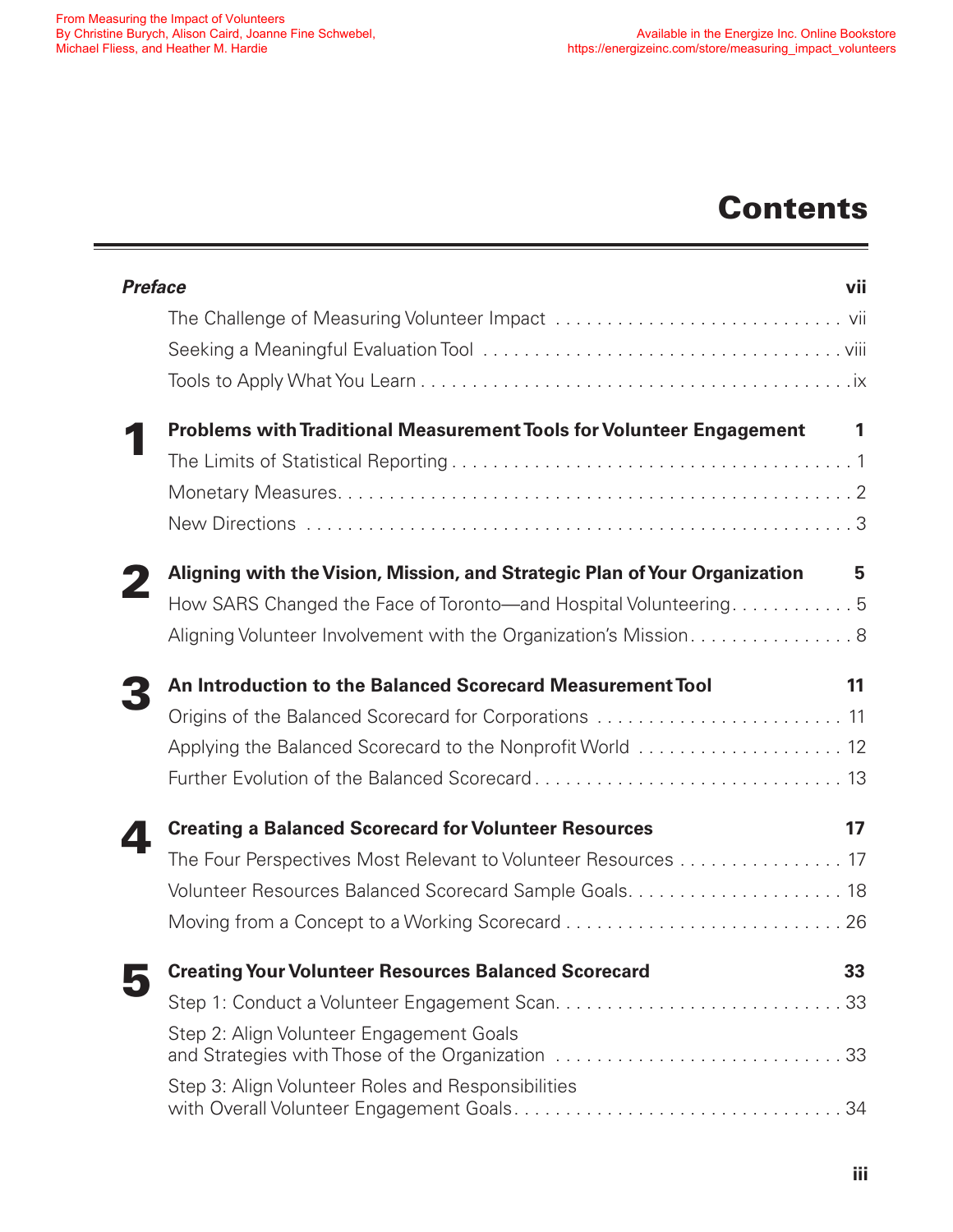|   | Step 4: Populate the Scorecard with Your Goals and                      |    |
|---|-------------------------------------------------------------------------|----|
|   |                                                                         |    |
|   |                                                                         |    |
| 6 | <b>Developing Significant Indicators for Your Scorecard</b>             | 39 |
|   |                                                                         |    |
|   |                                                                         |    |
|   | Using a Logic Model to Develop Outcome Indicators  44                   |    |
|   |                                                                         |    |
|   | <b>Gathering Data for Your Scorecard</b>                                | 47 |
|   |                                                                         |    |
|   |                                                                         |    |
|   |                                                                         |    |
|   |                                                                         |    |
|   |                                                                         |    |
|   |                                                                         |    |
|   |                                                                         |    |
|   | <b>Making the Case: Reporting Back to Your Organization</b>             | 51 |
|   | Achieving the Results You Want through Effective Reports 51             |    |
|   |                                                                         |    |
|   |                                                                         |    |
|   |                                                                         |    |
|   |                                                                         |    |
|   |                                                                         |    |
|   |                                                                         |    |
|   | <b>Putting the Volunteer Resources Balanced Scorecard into Practice</b> | 61 |
|   |                                                                         |    |
|   |                                                                         |    |
|   | Reporting through the Use of Internal and External Benchmarking 63      |    |